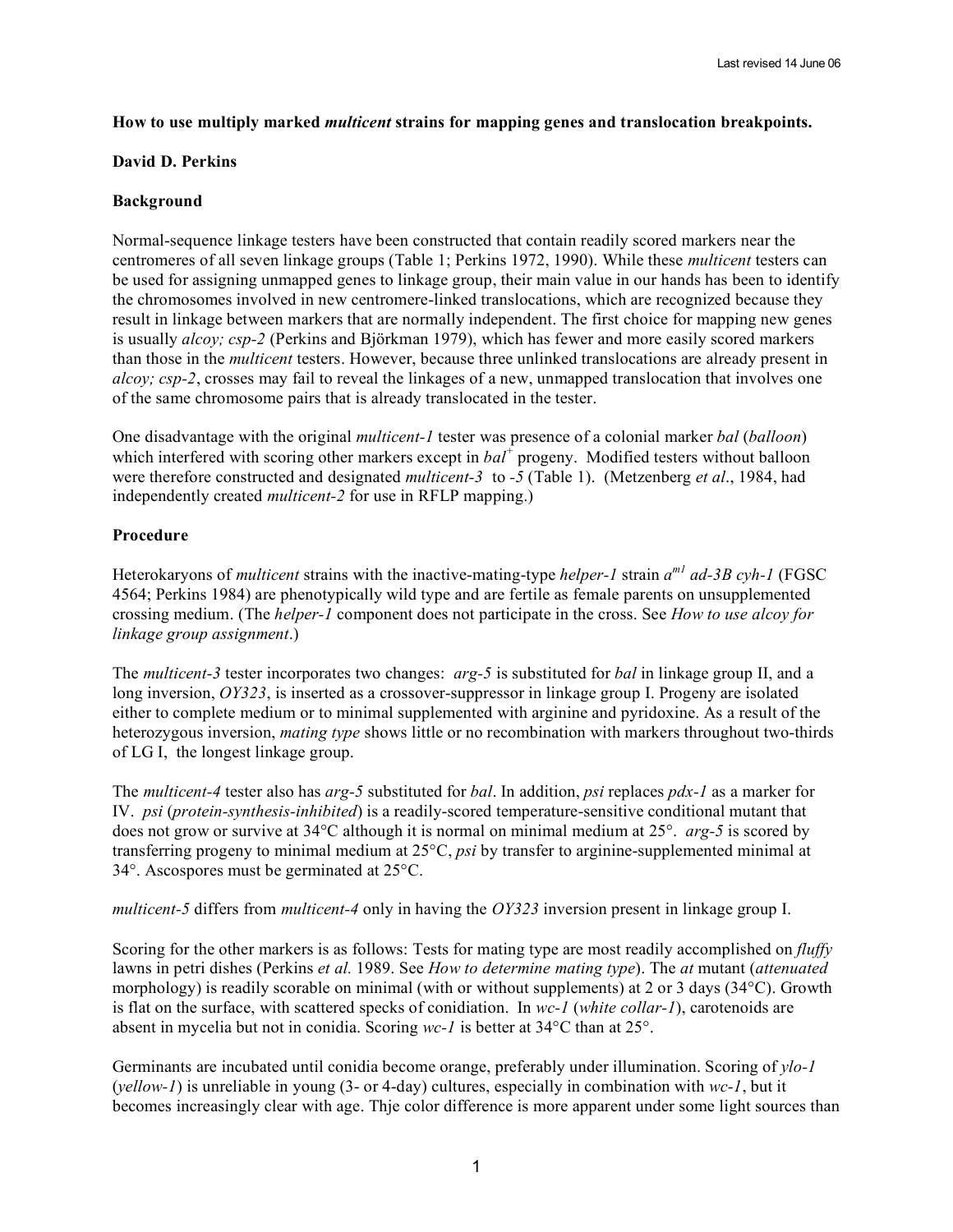others, so if difficulty is experienced distinguishing *ylo* from the orange wild type, different fluorescent or other sources of illumination should be tried. *acr-2* is clearly resistant to 50 µg/ml acriflavine on solid medium. Small inocula should be used when scoring *pdx-1*.

With any of the testers, progeny are scored for markers sequentially, beginning with the visible markers *at*, *wc-1*, and *ylo-1*. If linkage is apparent, the remaining markers need not be tested. If the unmapped mutant is unlinked to a visible marker, the markers that require transfer are then tested serially until linkage is seen. With translocations, the normally independent *multicent* markers are examined for linkages to one another. Linkage, of course, is indicated if parental combinations are significantly more frequent than recombinants among the progeny. For ratios deviating significantly from 1:1, see table in Perkins (1944) or in *How to use genetic methods for detecting linkage*.

The new *multicent* testers are heterokaryon-compatible with strains of OR background (*het-C het-d; het*e; het-x<sup>OR</sup>). They are available as highly fertile phenotypically wild-type heterokaryons in combination with the inactive-mating-type *helper-1* strain (Table 1). Although the homokaryotic testers can be used for crossing, labor can be minimized by using a helper-assisted heterokaryon as female parent, improving fertility and making it unnecessary to supplement the crossing medium.

Figure 1, which is a tally sheet for scoring markers in crosses by *multicent-4*, can be adapted for use with other *multicent* testers.

#### **References**

Metzenberg, R. L., J. N. Stevens, E. U. Selker, and E. Morzycka-Wroblewska. 1984. A method for finding the genetic map position of cloned DNA fragments. Neurospora Newslett. 31: 35-39.

Perkins, D. D. 1972. Linkage testers having markers near the centromere. Neurospora Newslett. 19: 33.

Perkins, D. D. 1984. Advantages of using the inactive-mating-type  $a^{ml}$  strain as a helper component in heterokaryons. Neurospora Newslett. 31: 41-42.

Perkins, D. D. 1990. New *multicent* linkage testers for centromere-linked genes and rearrangements in Neurospora. Fungal Genet. Newslett. 37: 31-32.

Perkins, D. D. 1991. Neurospora *alcoy* linkage tester stocks with group VII marked, and their use for mapping translocations. Fungal Genet. Newslett. 38: 83.

Perkins, D. D. 1994. Deviations from 1:1 and numbers of progeny necessary for establishing linkage. Fungal Genet. Newslett. 41: 69-70.

Perkins, D. D., B. C. Turner, V. C. Pollard, and A. Fairfield. 1989. Neurospora strains incorporating *fluffy*, and their use as testers. Fungal Genet. Newslett. 36: 64-67.

DDP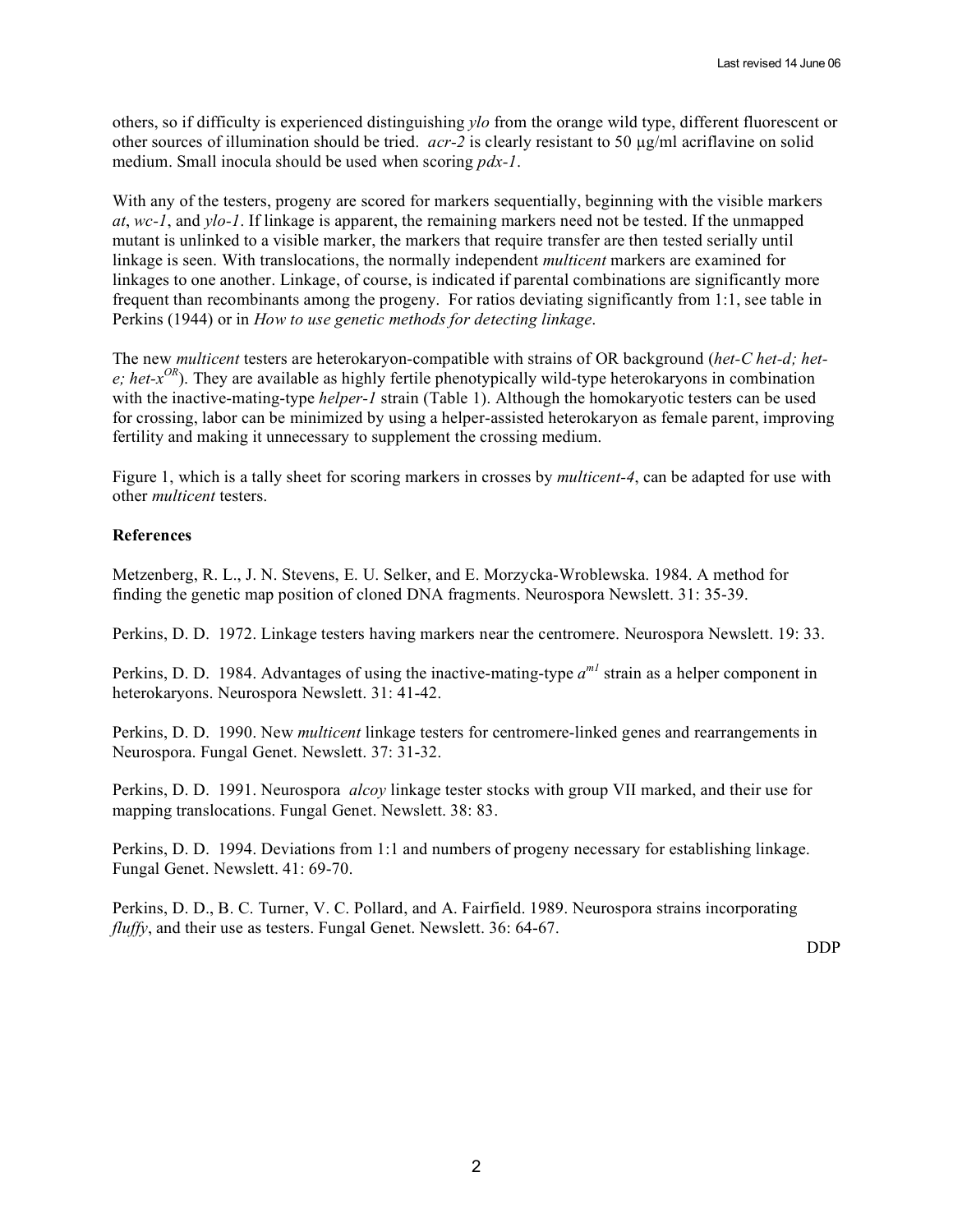| <b>Strain</b> |                   |         |         |         |             |         |             |
|---------------|-------------------|---------|---------|---------|-------------|---------|-------------|
| designation   |                   | П       | Ш       | IV      |             | VI      | VП          |
| multicent-1   | $mat A$ or a      | bal     | $acr-2$ | $pdx-1$ | at          | $vlo-1$ | $wc-1$      |
| multicent-2   | mat a un-2        | $arg-5$ | $thi-4$ | $pyr-1$ | $lvs-1$ inl | $---$   | nic-3 ars-1 |
| multicent-3   | In (IL; IR) OY323 | $arg-5$ | $acr-2$ | $pdx-1$ | at          | $vlo-1$ | $wc-1$      |
|               | $mat A$ or $a$    |         |         |         |             |         |             |
| multicent-4   | $mat A$ or a      | $arg-5$ | $acr-2$ | psi     | at          | $vlo-1$ | $wc-1$      |
| multicent-5   | In (IL; IR) OY323 | $arg-5$ | $acr-2$ | psi     | at          | $vlo-1$ | $wc-1$      |
|               | $mat A$ or $a$    |         |         |         |             |         |             |

# **Table 1. Constitution of multicent testers 1 through 5**

#### **FGSC Numbers**

| <b>Strain</b> |      |      |              | a            |  |  |
|---------------|------|------|--------------|--------------|--|--|
| designation   |      | a    | $+ helper-1$ | $+$ helper-1 |  |  |
| multicent-1   | 2014 | 2015 |              |              |  |  |
| multicent-2   |      | 4488 |              |              |  |  |
| multicent-3   | 6824 | 6825 | 6826         | 6827         |  |  |
| multicent-4   | 6828 | 6829 | 6830         | 6831         |  |  |
| multicent-5   | 6832 | 6833 | 6834         | 6835         |  |  |
|               |      |      |              |              |  |  |